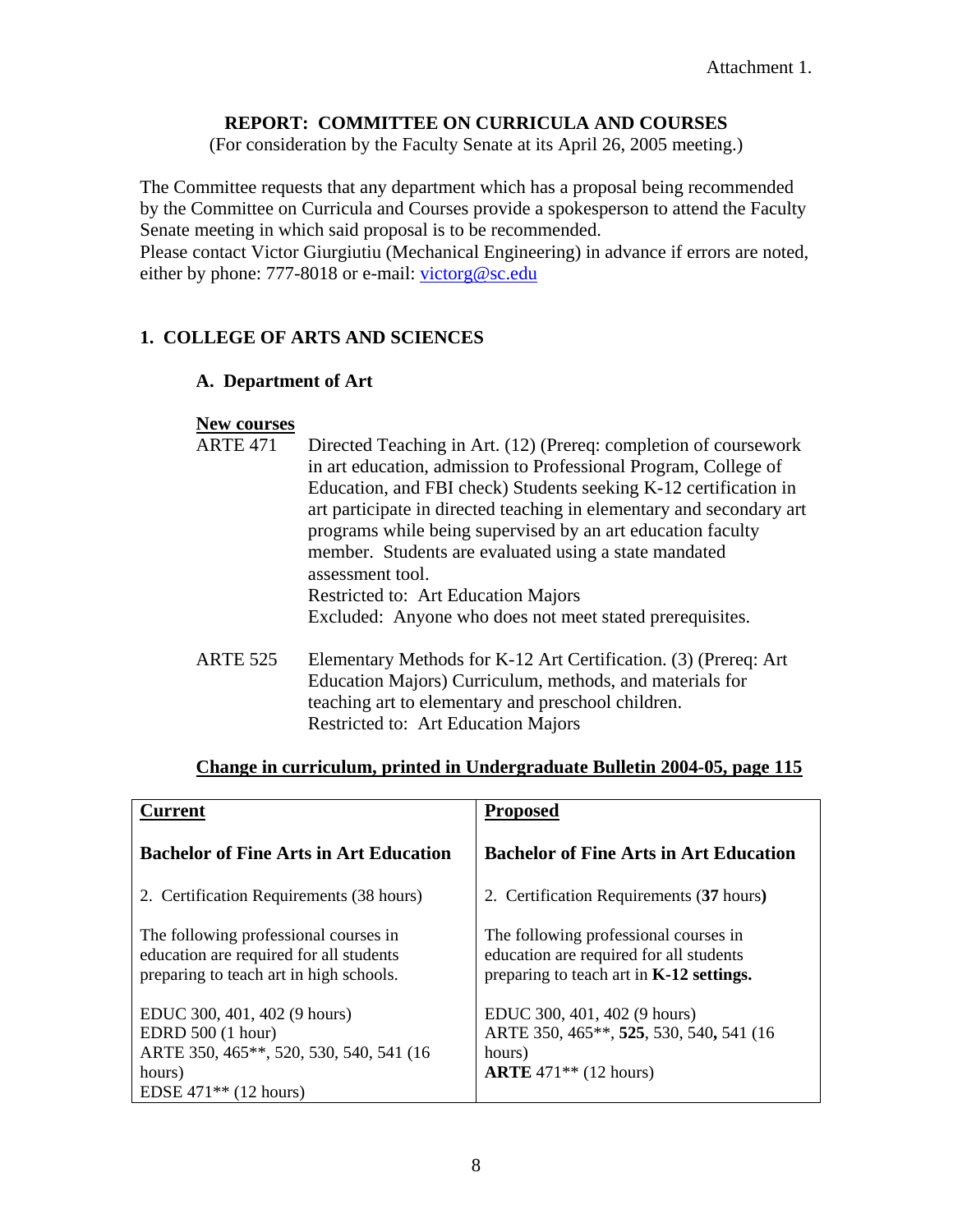| ** Block courses—EDSE 471 and ARTE 465 | ** Block courses $-$ ARTE 471 and 465 are |
|----------------------------------------|-------------------------------------------|
| are taken in the last year of study.   | taken in the last year of study.          |

#### **B. Program of Film Studies**

#### **New course**

FILM 180 Film Culture. (3) How the film industry developed and the impact the movies have had on global popular culture. Does not count toward the Film Studies major.

#### **C. Department of Mathematics**

#### **Change in curriculum, printed in Undergraduate Bulletin 2004-05, pages 223-224**

#### **Current**

#### **Degree Requirements**

#### *(128 hours)*

**1. General Education Requirements (43-54)** The following courses fulfill some of the general education requirements, as well as some of the requirements of certain cognates and minors. These courses must be completed for the B.S. degree in mathematics: MATH 141, 142, and 241 (each with a grade of **C** or better); CSCE 145. In addition, one of the following sequences must also be completed: (i) STAT 511  $\{ = \text{MATH 511} \}$  and STAT 512; (ii) either STAT 509 or STAT 515, and either STAT 516 or CSCE 146. Mathematics majors may use MATH 141, 142, and CSCE 145 to fulfill Group II of the general education requirements, MATH  $511$  {= STAT  $511$ } (with a grade of **C** or better) for major credit, and STAT 509, 512, 515, and 516 for cognate or minor credit. Only one of STAT 509 and STAT 515 may be used for cognate or minor credit. For an outline of other general education requirements, see "College of Science and Mathematics."

#### **2. Major Requirements**

A grade of **C** or better is required in each major course and in each of MATH 141, 142, and 241. Students may enroll in each major course

#### **Proposed**

#### **Degree Requirements**

#### *(128 hours)*

**1. General Education Requirements (43-54)** The following courses fulfill some of the general education requirements, as well as some of the requirements of certain cognates and minors. These courses must be completed for the B.S. degree in mathematics: MATH 141, 142, and either 241 or 250 (preferred), each with a grade of **C** or better; CSCE 145. In addition, one of the following sequences must also be completed: (i) STAT 511  $\{ = \text{MATH}$ 511} and STAT 512; (ii) either STAT 509 or STAT 515, and either STAT 516 or CSCE 146. Mathematics majors may use MATH 141, 142, and CSCE 145 to fulfill Group II of the general education requirements, MATH 511  $\{=\text{STAT}$ 511} (with a grade of **C** or better) for major credit, and STAT 509, 512, 515, and 516 for cognate or minor credit. Only one of STAT 509 and STAT 515 may be used for cognate or minor credit.

For an outline of other general education requirements, see "College of Arts and Sciences."

#### **2. Major Requirements**

A grade of **C** or better is required in each major course and in each of MATH 141, 142, and either 241 or 250. Students may enroll in each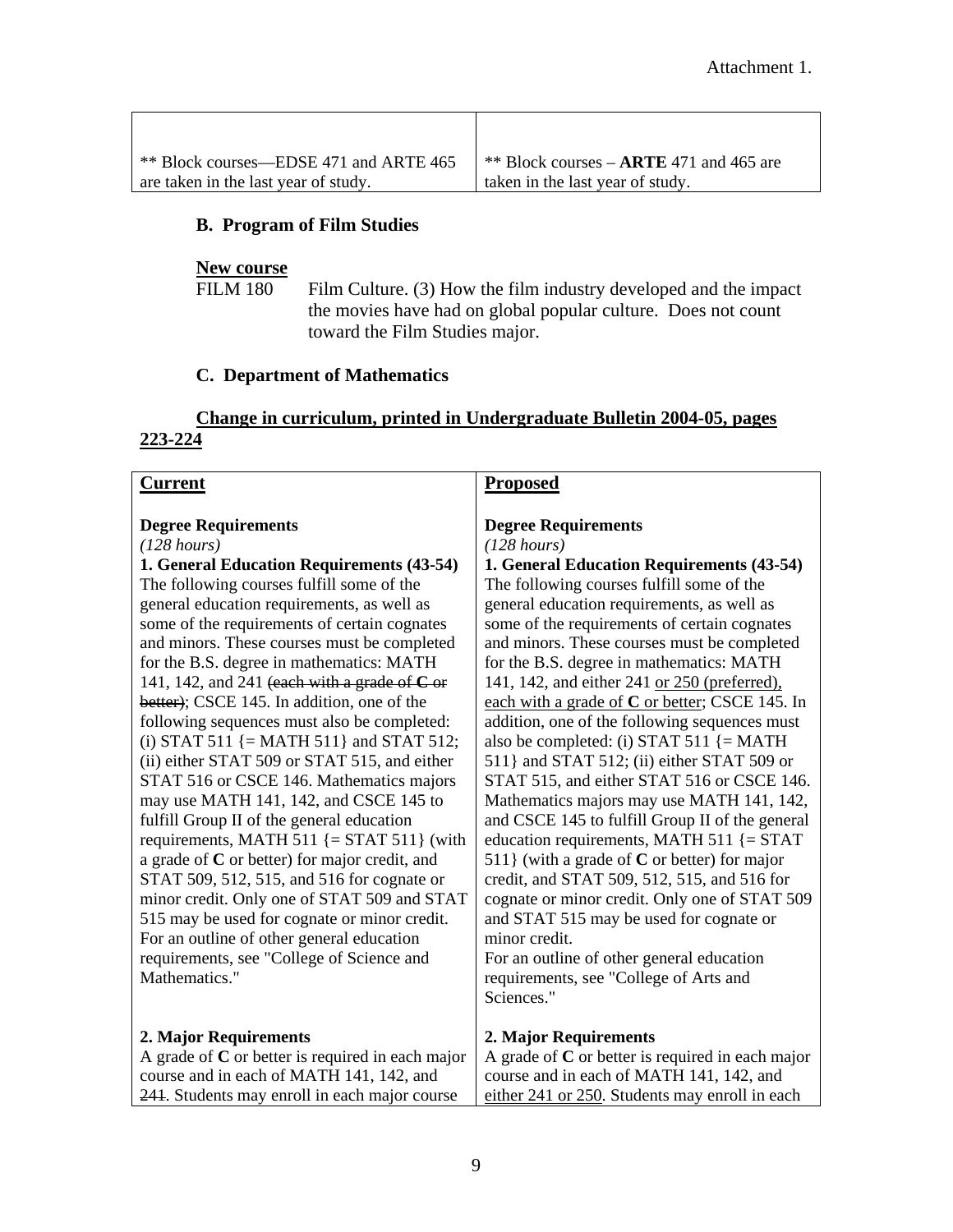| and in each of MATH 141, 142, and 241 a<br>maximum of two times. Either MATH 526 or<br>MATH 544 may be used for credit but not<br>both. The student may repeat a maximum of<br>three mathematics courses.                                                                                                                                                                                                                                                                                                                                                                                                                                                | major course and in each of MATH 141, 142,<br>241, and 250 a maximum of two times. Either<br>MATH 526 or MATH 544 may be used for<br>credit but not both. The student may repeat a<br>maximum of three mathematics courses.                                                                                                                                                                                                                                                                                                                                                                                                                                                                               |
|----------------------------------------------------------------------------------------------------------------------------------------------------------------------------------------------------------------------------------------------------------------------------------------------------------------------------------------------------------------------------------------------------------------------------------------------------------------------------------------------------------------------------------------------------------------------------------------------------------------------------------------------------------|-----------------------------------------------------------------------------------------------------------------------------------------------------------------------------------------------------------------------------------------------------------------------------------------------------------------------------------------------------------------------------------------------------------------------------------------------------------------------------------------------------------------------------------------------------------------------------------------------------------------------------------------------------------------------------------------------------------|
| <b>Cognate or Minor for Nonmajors</b><br>Students with majors in other departments may<br>effectively supplement their major program of<br>study by selecting a cognate or minor in<br>mathematics.<br>Cognate in Mathematics. Most courses in<br>mathematics numbered 241 and above may be<br>used for cognate credit.<br>Minor in Mathematics. The minor consists of<br>MATH 241 together with at least 15 hours of<br>mathematics courses selected from MATH 242<br>or 500-level MATH courses. At least 6 of the<br>15 hours must be chosen from MATH 520,<br>526, 544, 546, 554, 574. At most, one of<br>MATH 526, 544 may be used for minor credit. | <b>Cognate or Minor for Nonmajors</b><br>Students with majors in other departments may<br>effectively supplement their major program of<br>study by selecting a cognate or minor in<br>mathematics.<br>Cognate in Mathematics. Most courses in<br>mathematics numbered 241 and above may be<br>used for cognate credit.<br>Minor in Mathematics. The minor consists of<br>one of MATH 241 and 250 together with at<br>least 15 hours of mathematics courses selected<br>from MATH 242 or 500-level MATH courses.<br>At least 6 of the 15 hours must be chosen from<br>MATH 520, 526, 544, 546, 554, 574. At most,<br>one of MATH 241 and 250 and one of MATH<br>526 and 544 may be used for minor credit. |
| <b>Minor in Actuarial Mathematics and</b><br><b>Statistics.</b> The minor consists of the<br>prerequisite courses MATH 141, 142, 241 plus<br>18 hours of mathematics and statistics courses<br>chosen as follows: MATH 511 $\{=\text{STAT } 511\}$ ,<br>STAT 512, 513, one of STAT 510 and 520,<br>one of MATH 526 and 544, and one of MATH<br>570 and 574.                                                                                                                                                                                                                                                                                              | <b>Minor in Actuarial Mathematics and</b><br><b>Statistics.</b> The minor consists of the<br>prerequisite courses (MATH 141, 142, and one<br>of $241$ and $250$ plus 18 hours of mathematics<br>and statistics courses chosen as follows:<br>MATH 511 {=STAT 511}, STAT 512, 513,<br>one of STAT 510 and 520, one of MATH 526<br>and 544, and one of MATH 570 and 574. At<br>most, one of MATH 241 and 250 and one of<br>MATH 526 and 544 may be used for minor<br>credit.                                                                                                                                                                                                                                |

#### **New courses**

MATH 250 Vector Analysis I. (3) (Prereq: qualification through placement or a grade of C or better in MATH 142) Vector algebra, geometry of three-dimensional space; polar, cylindrical, and spherical coordinate systems; partial differentiation, the derivative as a matrix transformation, and flow lines of a vector field., max-min theory; multiple and iterated integration. (This course is intended for mathematics majors, and other students intending to take MATH 550; the treatment will be more sophisticated than is offered in MATH 241.)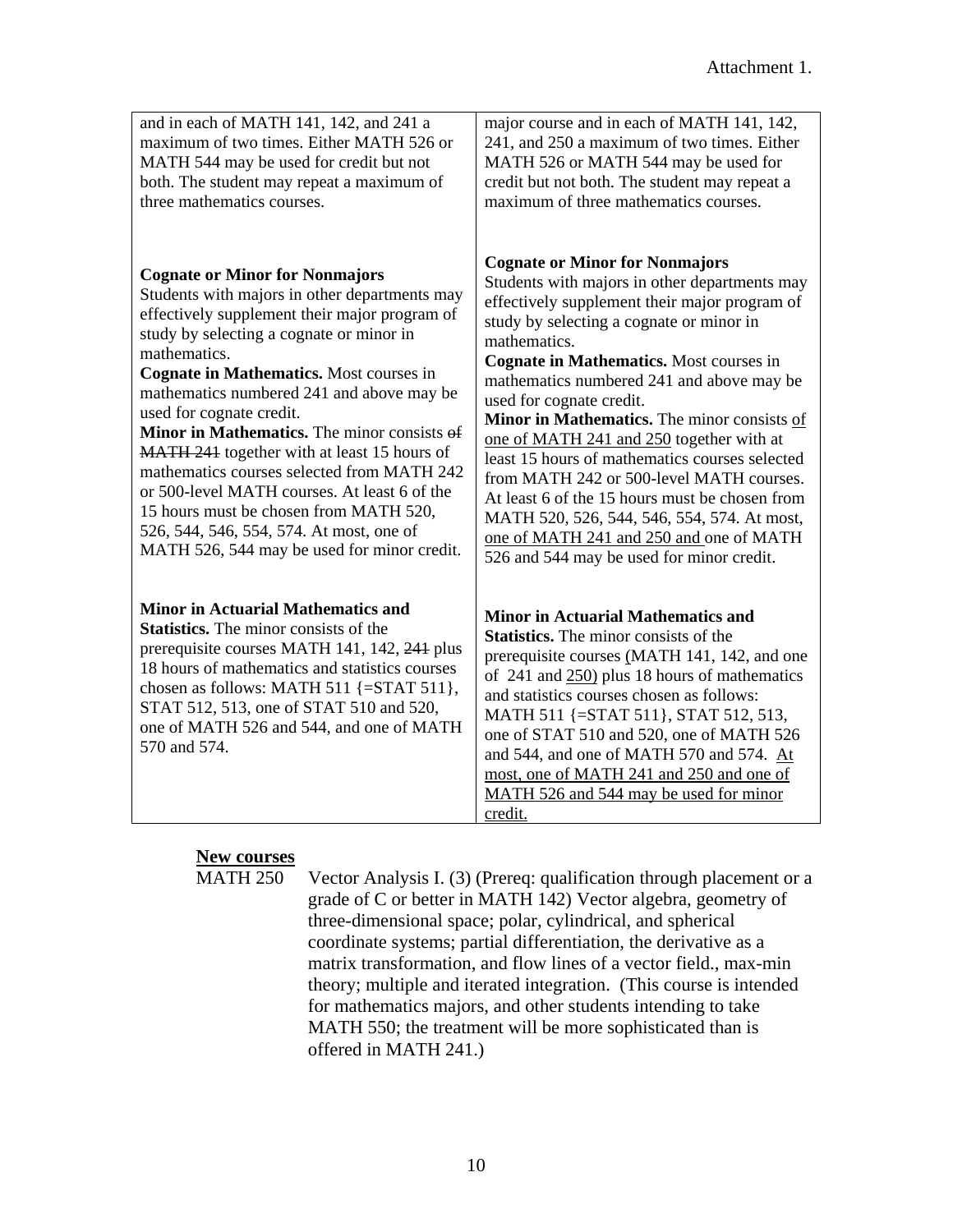- MATH 514 Financial Mathematics I. [=STAT 522] (3) (Prereq: a grade of C or better in either MATH 250 or 241) Probability spaces. Random variables. Mean and variance. Geometric Brownian Motion and stock price dynamics. Interest rates and present value analysis. Pricing via arbitrage arguments. Options pricing and the Black-Scholes formula.
- MATH 515 Financial Mathematics II. [=STAT 523] (3) (Prereq: MATH 514 or STAT 522 with a grade of C or better) Convex sets. Separating Hyperplane Theorem. Fundamental Theorem of Asset Pricing. Risk and expected return. Minimum variance portfolios. Capital Asset Pricing Model. Martingales and options pricing. Optimization models and dynamic programming.

#### **Change in description**

From: MATH 241 Vector Calculus. (3) (Prereq: qualification through placement or a grade of C or better in MATH 142) Vector algebra, geometry of three-dimensional space; lines, planes, and curves in space; polar, cylindrical, and spherical coordinate systems; partial differentiation, max-min theory; multiple and iterated integration, line integrals, and Green's theorem in the plane. To: MATH 241 Vector Calculus. (3) (Prereq: qualification through placement or a grade of C or better in MATH 142) Vector algebra, geometry of three-dimensional space; lines, planes, and curves in space; polar, cylindrical, and spherical coordinate systems; partial differentiation, max-min theory; multiple and iterated integration, line integrals, and Green's theorem in the plane. Credit may not be received for both MATH 241 and MATH 250.

#### **Change in title and prerequisite**

- From: MATH 550 Vector Analysis. (3) (Prereq: MATH 241)
- To: MATH 550 Vector Analysis II. (3) (Prereq: a grade of C or higher in either MATH 250 (preferred) or 241)

#### **Change in prerequisites**

|     | From: MATH 511  | Probability. [=STAT 511] (3) (Prereq: MATH 241 with a grade of    |
|-----|-----------------|-------------------------------------------------------------------|
|     |                 | C or higher)                                                      |
| To: | <b>MATH 511</b> | Probability. $[=STAT 511]$ (3) (Prereq: a grade of C or higher in |
|     |                 | either MATH 250 or 241)                                           |
|     |                 |                                                                   |
|     | From: MATH 521  | Boundary Value Problems and Partial Differential Equations. (3)   |
|     |                 | (Prereq: MATH 520 or 241 and 242)                                 |
| To: | <b>MATH 521</b> | Boundary Value Problems and Partial Differential Equations. (3)   |
|     |                 | (Prereq: MATH 520 or 250 and 242 or MATH 241 and 242)             |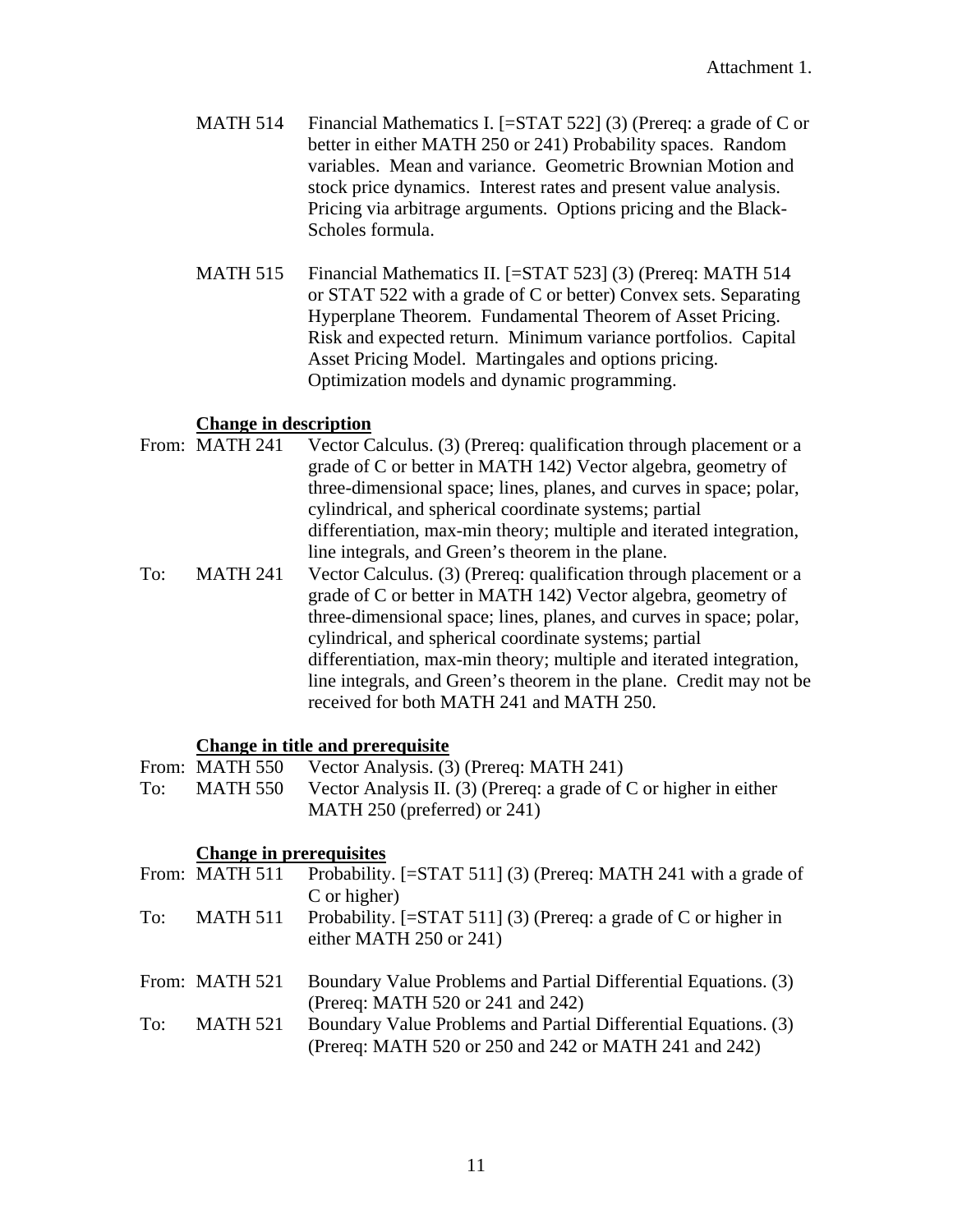| To: | From: MATH 531<br><b>MATH 531</b> | Foundations of Geometry. (3) (Prereq: MATH 241)<br>Foundations of Geometry. (3) (Prereq: MATH 250 or 241)                                |
|-----|-----------------------------------|------------------------------------------------------------------------------------------------------------------------------------------|
| To: | From: MATH 532<br><b>MATH 532</b> | Modern Geometry. (3) (Prereq: MATH 241)<br>Modern Geometry. (3) (Prereq: MATH 250 or 241)                                                |
| To: | From: MATH 533<br><b>MATH 533</b> | Elementary Geometric Topology. (3) (Prereq: MATH 241)<br>Elementary Geometric Topology. (3) (Prereq: MATH 250 or 241)                    |
| To: | From: MATH 534<br><b>MATH 534</b> | Elements of General Topology. (3) (Prereq: MATH 241)<br>Elements of General Topology. (3) (Prereq: MATH 250 or 241)                      |
| To: | From: MATH 540<br><b>MATH 540</b> | Modern Applied Algebra. (3) (Prereq: MATH 241)<br>Modern Applied Algebra. (3) (Prereq: MATH 250 or 241)                                  |
| To: | From: MATH 546<br><b>MATH 546</b> | Algebraic Structures I. (3) (Prereq: MATH 241)<br>Algebraic Structures I. (3) (Prereq: MATH 250 (preferred) or 241                       |
|     |                                   | <b>Change in prerequisites and corequisites</b>                                                                                          |
| To: | From: MATH 526<br><b>MATH 526</b> | Numerical Linear Algebra. (3) (Prereq: MATH 241)<br>Numerical Linear Algebra. (3) (Coreq or prereq: MATH 250<br>(preferred) or 241)      |
| To: | From: MATH 544<br><b>MATH 544</b> | Linear Algebra. (3) (Prereq: MATH 241)<br>Linear Algebra. (3) (Coreq or prereq: MATH 250 (preferred) or<br>241)                          |
| To: | From: MATH 551<br><b>MATH 551</b> | Introduction to Differential Geometry. (3) (Prereq: MATH 241)<br>Introduction to Differential Geometry. (3) (Prereq: MATH 250 or<br>241) |
| To: | From: MATH 552<br><b>MATH 552</b> | Applied Complex Variables. (3) (Prereq: MATH 241)<br>Applied Complex Variables. (3) (Prereq: MATH 250 or 241)                            |
| To: | From: MATH 554<br><b>MATH 554</b> | Analysis I. (3) (Prereq: MATH 241)<br>Analysis I. (3) (Prereq: MATH 250 (preferred) or 241                                               |
| To: | From: MATH 561<br><b>MATH 561</b> | Introduction to Mathematical Logic. (3) (Prereq: MATH 241)<br>Introduction to Mathematical Logic. (3) (Prereq: MATH 250 or<br>241)       |
| To: | From: MATH 580<br><b>MATH 580</b> | Elementary Number Theory. (3) (Prereq: MATH 241)<br>Elementary Number Theory. (3) (Prereq: MATH 250 or 241)                              |
|     | From: MATH 587                    | Introduction to Cryptography. [=CSCE 557}(3) (Prereq: CSCE<br>145, MATH 241 and either CSCE 355 or MATH 574)                             |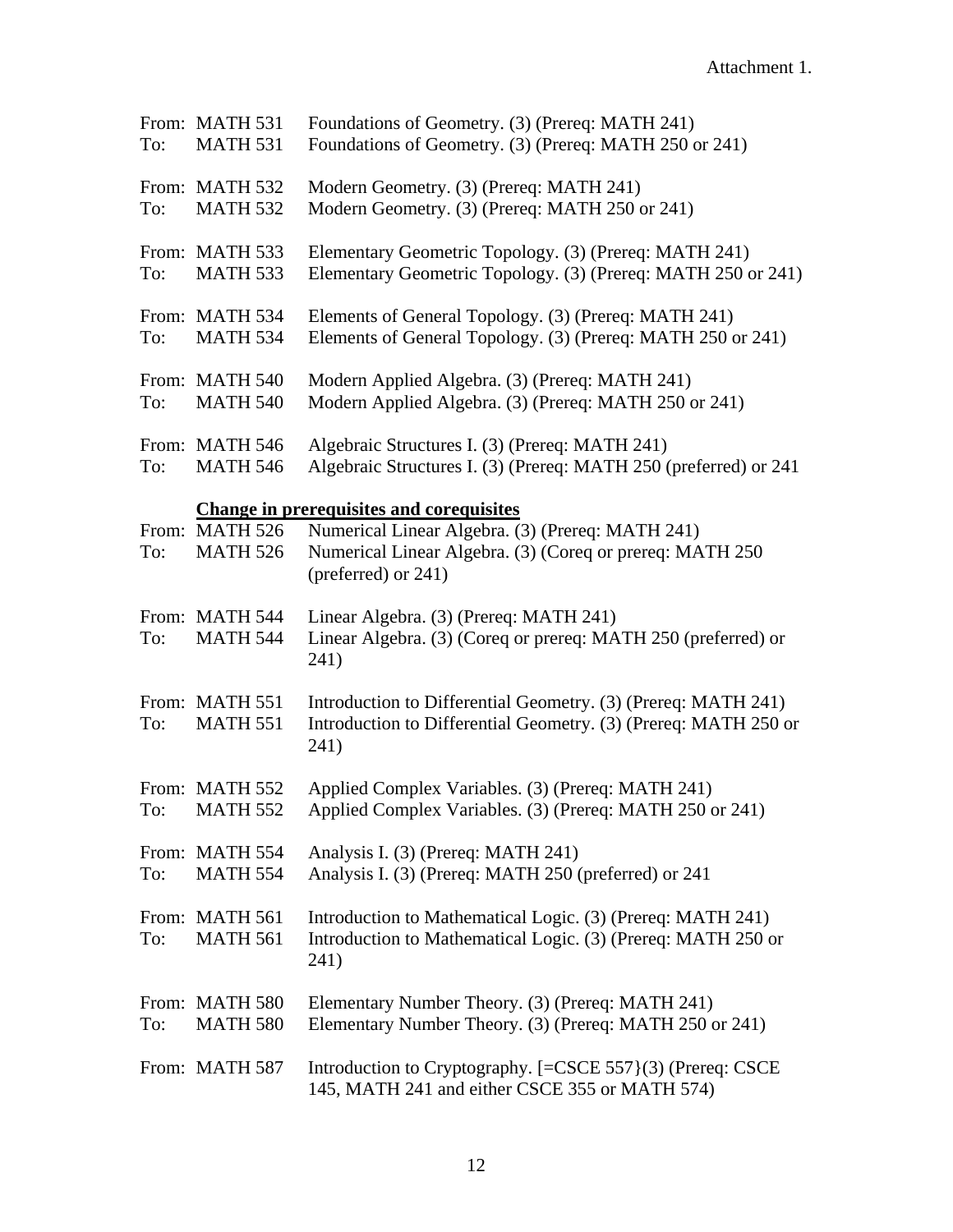To: MATH 587 Introduction to Cryptography. [=CSCE 557] (3) (Prereq: CSCE 145, MATH 250 or 241, and either CSCE 355 or MATH 574)

#### **D. Department of Philosophy**

#### **Change in title and description**

|     | From: PHIL 514  | Recent Ethical Theory. (3) (Prereq: PHIL 311 or consent of          |
|-----|-----------------|---------------------------------------------------------------------|
|     |                 | instructor) Recent developments in ethical theory with special      |
|     |                 | emphasis on the meaning of ethical language and the forms of        |
|     |                 | reasoning employed in discussing moral values.                      |
| To: | <b>PHIL 514</b> | Ethical Theory. (3) (Prereq: PHIL 311 or consent of the instructor) |
|     |                 | Survey of recent and historical developments in ethical theory with |
|     |                 | special emphasis on the meaning of ethical language and the forms   |
|     |                 | of reasoning employed in discussing moral values.                   |

#### **Change in description**

From: PHIL 527 Virtues, Acts, and Consequences. (3) This course addresses recent contributions to three central strands of ethical theory; virtue theory, deontology, and utilitarianism. At least two of these three theories will be addressed in any given semester. The course examines both historical roots and recent developments. To: PHIL 527 Virtues, Acts, and Consequences. (3) Recent contributions to three central strands of ethical theory: virtue theory, deontology, and utilitarianism; historical roots and recent development.

#### **E. Department of Political Science**

#### **New course**

| POLI 569 | State and Local Government. (3) This course will examine the    |
|----------|-----------------------------------------------------------------|
|          | purpose, structure, and functions of State government and their |
|          | local subdivisions.                                             |
|          | <b>Restricted to: Social Studies Teachers</b>                   |
|          | Excluded: POLI majors (grad and undergrad)                      |
|          | Special permission required: by Department                      |
|          | Approved to be offered via telecommunications/internet.         |

#### **F. Department of Statistics**

**New courses**<br>STAT 522 Financial Mathematics I. [=MATH 514] (3) (Prereq: MATH 241 or 250, with a grade of C or better) Probability spaces. Random variables. Mean and variance. Geometric Brownian Motion and stock price dynamics. Interest rates and present value analysis. Pricing via arbitrage arguments. Options pricing and the Black-Scholes formula.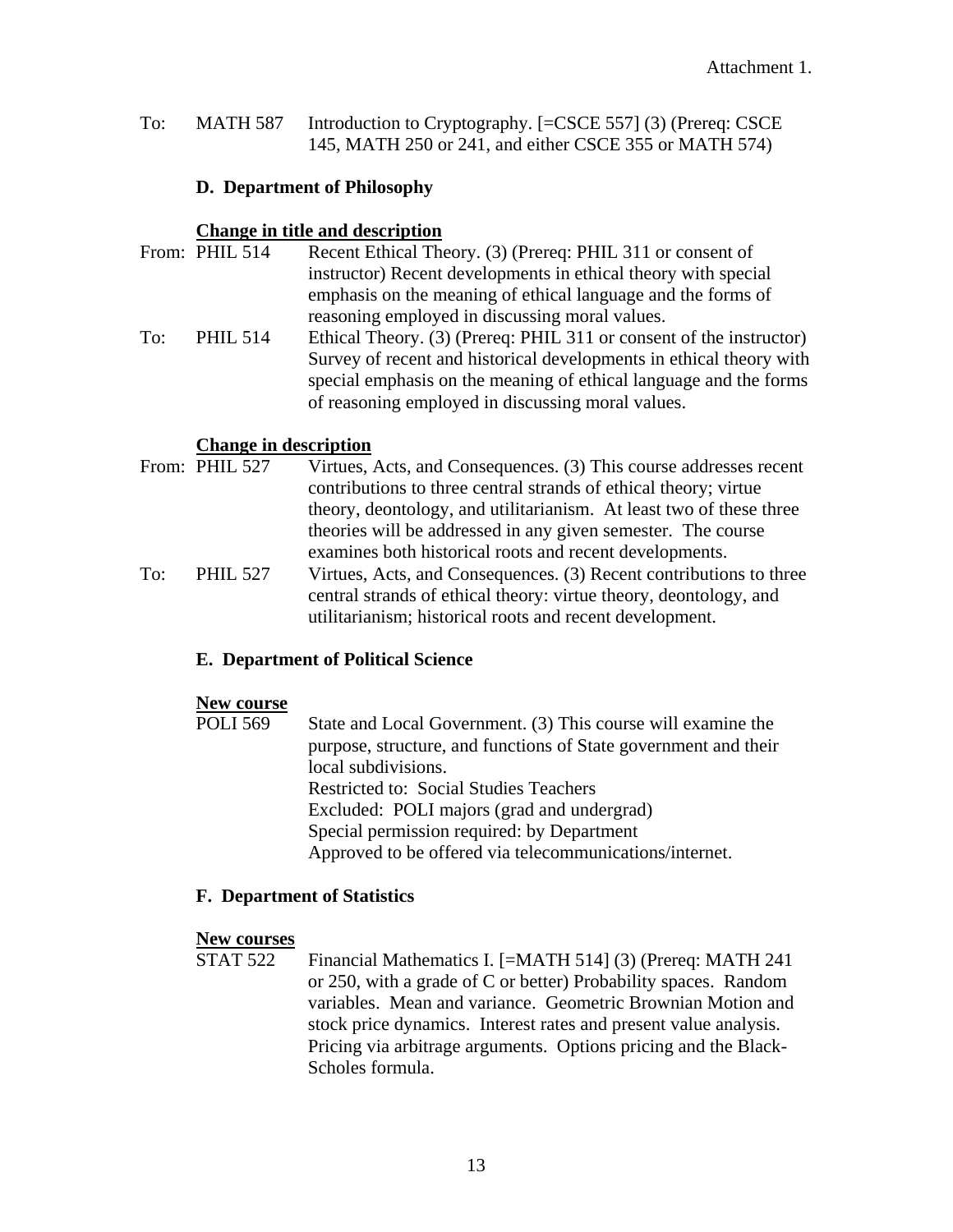STAT 523 Financial Mathematics II. [=MATH 515] (3) (Prereq: MATH 514 or STAT 522 with a grade of C or better) Convex sets. Separating Hyperplane Theorem. Fundamental Theorem of Asset Pricing. Risk and expected return. Minimum variance portfolios. Capital Asset Pricing Model. Martingales and options pricing. Optimization models and dynamic programming.

#### **Change in prerequisites**

From: STAT 511 Probability. [=MATH 511] (3) (Prereq: MATH 241 with a grade of C or higher) To: STAT 511 Probability. [=MATH 511] (3) (Prereq: Grade of C or higher in

either MATH 241 or 250)

#### **Change in curriculum, Undergraduate Bulletin 2004-05, pages 229-230**

| Current                                                                                                                                                                                                                                                                                                                                                                             | <b>Proposed</b>                                                                                                                                                                                                                                                                                                                                                                     |
|-------------------------------------------------------------------------------------------------------------------------------------------------------------------------------------------------------------------------------------------------------------------------------------------------------------------------------------------------------------------------------------|-------------------------------------------------------------------------------------------------------------------------------------------------------------------------------------------------------------------------------------------------------------------------------------------------------------------------------------------------------------------------------------|
| 1. General Education Requirements (41-50 hours)                                                                                                                                                                                                                                                                                                                                     | 1. General Education Requirements (41-50 hours)                                                                                                                                                                                                                                                                                                                                     |
| The following courses may fulfill some of the<br>general education or cognate requirements and must<br>be passed with a C or higher (in at most two<br>attempts) for a B.S. degree in statistics: MATH 141,<br>142, 241, 526 (or 544); CSCE 145 or 206; ENGL<br>462 or 463. For an outline of other general<br>education requirements, see "College of Science and<br>Mathematics". | The following courses may fulfill some of the<br>general education or cognate requirements and must<br>be passed with a C or higher (in at most two<br>attempts) for a B.S. degree in statistics: MATH 141,<br>142, 241 (or 250), 526 (or 544); CSCE 145 or 206;<br>ENGL 462 or 463. For an outline of other general<br>education requirements, see "College Arts and<br>Sciences". |

#### **Change in curriculum, Undergraduate Bulletin 2004-05, page 231**

?(3-14-05 Dr. Spurrier e-mailed that Math will be sending the same change and both should be considered at the same time.)

| <b>Current</b>                                                                                                                                                                                                                                                                                                                         | <b>Proposed</b>                                                                                                                                                                                                                                                                                                                                                                                                                      |
|----------------------------------------------------------------------------------------------------------------------------------------------------------------------------------------------------------------------------------------------------------------------------------------------------------------------------------------|--------------------------------------------------------------------------------------------------------------------------------------------------------------------------------------------------------------------------------------------------------------------------------------------------------------------------------------------------------------------------------------------------------------------------------------|
| Minor in Actuarial Mathematics and<br>Statistics. The minor consists of the<br>prerequisite courses MATH 141, 142, 241,<br>plus 18 hours of mathematics and statistics<br>courses chosen as follows: MATH 511<br>$\{\equiv$ STAT 511 $\}$ , STAT 512, 513; one of<br>STAT 510, 520; one of MATH 526, 544;<br>and one of MATH 570, 574. | Minor in Actuarial Mathematics and<br>Statistics. The minor consists of the<br>prerequisite courses MATH 141, 142, and<br>241 or 250, plus 18 hours of mathematics<br>and statistics courses chosen as follows:<br>MATH 511 {=STAT 511}, STAT 512,<br>513; and one course from three of the<br>following four categories:<br>i) MATH 514 $\{=\text{STAT } 522\};$<br>ii) STAT 510, 520;<br>iii) MATH 526, 544;<br>iv) MATH 570, 574. |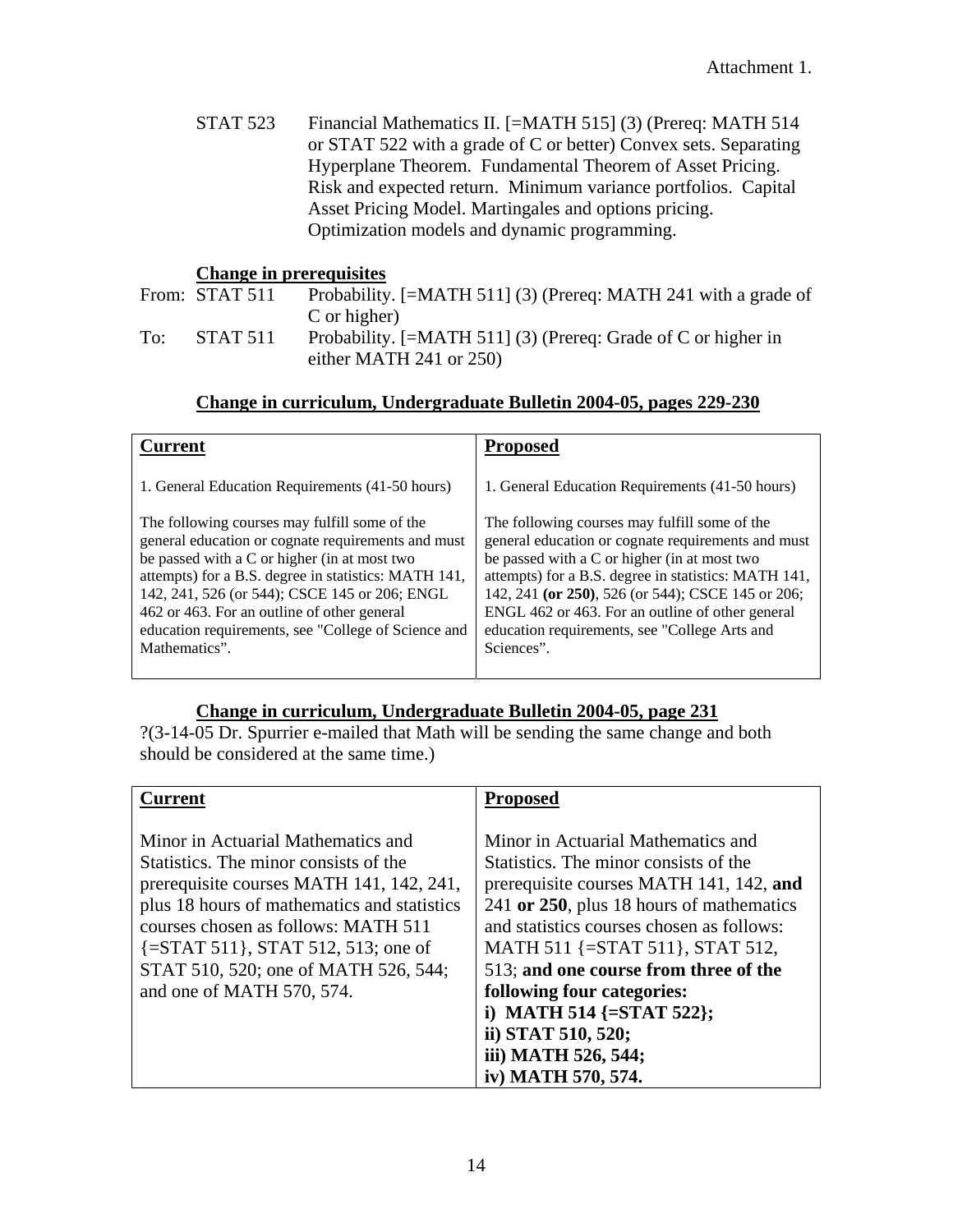#### **2. MOORE SCHOOL OF BUSINESS**

#### **A. International Business**

#### **Change in curriculum, Undergraduate Bulletin 2004-2005, page 48**

| <b>Current</b>                                                                                                                                                                     | <b>Proposed</b>                                                                                                                                                                    |
|------------------------------------------------------------------------------------------------------------------------------------------------------------------------------------|------------------------------------------------------------------------------------------------------------------------------------------------------------------------------------|
| <b>International Business (15 hours)</b><br>IBUS $310(3 \text{ hours})$<br>One of the following functional courses:<br>IBUS 401, 402, 405/MGSC 405, ECON                           | <b>International Business (15 hours)</b><br><b>IBUS 310 (3 hours)</b><br>One of the following functional courses:<br>IBUS 401, 402, 405/MGSC 405,                                  |
| 303 (3 hours)                                                                                                                                                                      | <b>IBUS/MGMT 406, ECON 303 (3 hours)</b>                                                                                                                                           |
| Minimum of one of the following thematic<br>courses: IBUS 422, 423, 424 (3-6 hours)<br>Minimum of one of the following regional<br>courses: IBUS $441^*$ , $442^*$ , $443^*$ (3-6) | Minimum of one of the following thematic<br>courses: IBUS 422, 423, 424 (3-6 hours)<br>Minimum of one of the following regional<br>courses: IBUS $441^*$ , $442^*$ , $443^*$ (3-6) |
| hours)                                                                                                                                                                             | hours)                                                                                                                                                                             |

#### **New course**

```
IBUS 406 International Human Resource Management. [=MGMT 406] (3) 
  (Prereq: MGMT 374) This course examines how human resources 
  are managed within global context. It examines how human 
  resources are managed within global firms as well as across 
  different cultural settings.
```
IBUS 430 Research in International Business. (3) (Prereq: IBUS 310) This seminar introduces students to research issues related to conducting studies in a cross-cultural setting. Students also develop an awareness of current international research programs.

#### **B. Management**

#### **Change in curriculum, Undergraduate Bulletin 2004-2005, page 48**

| <b>Current</b>                             | <b>Proposed</b>                           |
|--------------------------------------------|-------------------------------------------|
| Management (12 hours)                      | <b>Management</b>                         |
| <b>Management of Human Resources</b>       | <b>Human Resources and Organizational</b> |
| MGMT 374, 376, 474 and 476 (12 hours)      | Leadership (12 hours)                     |
| Entrepreneurship MGMT 473, 479; any two of |                                           |
| the following: MKTG 352; MGMT 374; FINA    | Students must take 12 hours from the      |
| 365; ACCT 402; ECON 526 or IBUS 402 (12)   | following list of courses: MGMT 374,      |
| hours)                                     | MGMT 376, MGMT 401, MGMT 402,             |
|                                            | MGMT 403, MGMT 404, MGMT 405,             |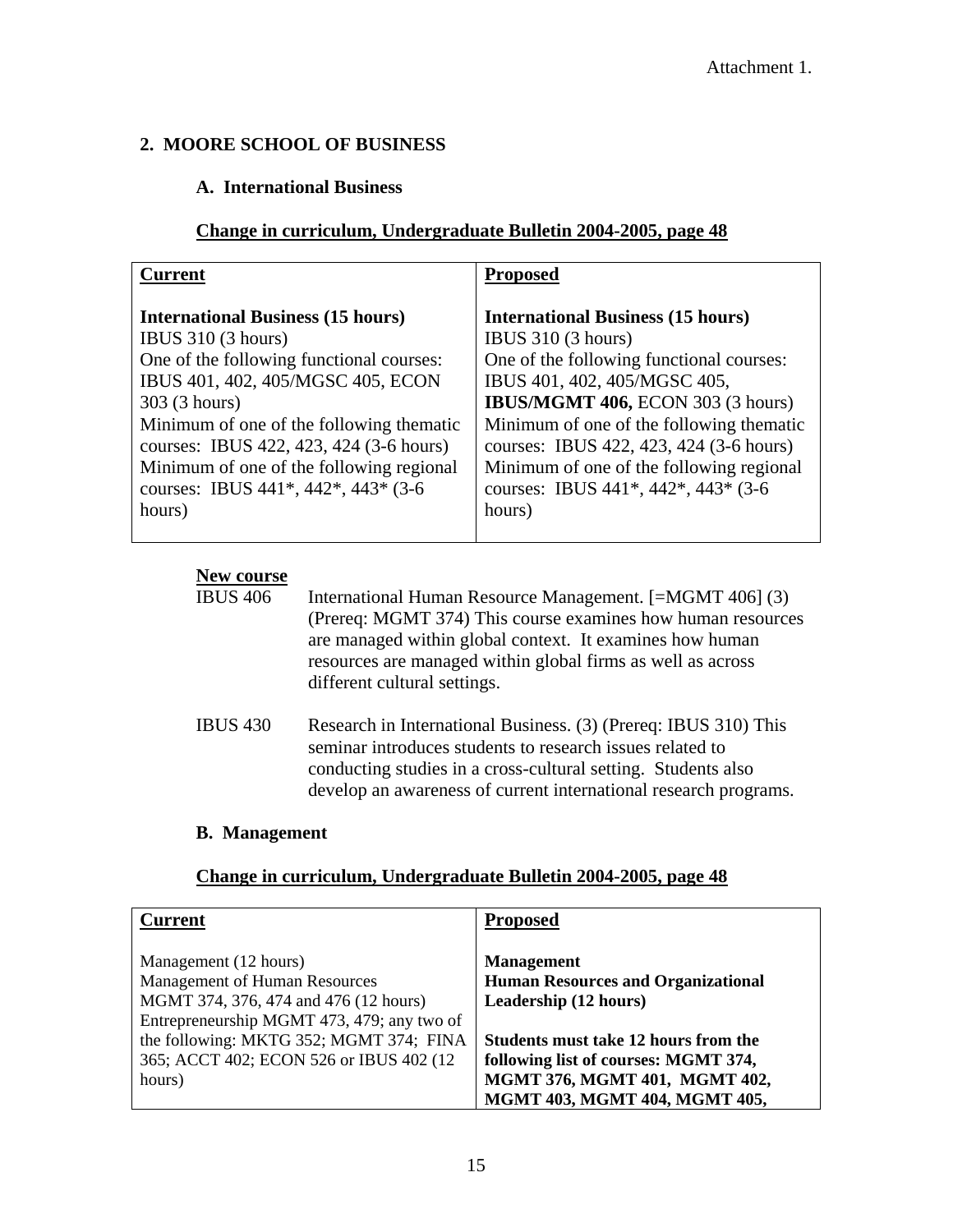| MGMT 406, MGMT 407, MGMT 476.                                                                                                                                                                                 |
|---------------------------------------------------------------------------------------------------------------------------------------------------------------------------------------------------------------|
| In fulfilling the 12 hour requirement,<br>students must take MGMT 374 and at least<br>one of the following courses: MGMT 376,<br>MGMT 401, MGMT 402, MGMT 403.                                                |
| <b>Human Resources and Organizational</b><br>Leadership: Intensive Track (15 hours)                                                                                                                           |
| Students must take 15 hours from the<br>following list of courses. MGMT 374,<br>MGMT 376, MGMT 401, MGMT 402,<br>MGMT 403, MGMT 404, MGMT 405,<br>MGMT 406, MGMT 407, MGMT 472,<br><b>MGMT 476, BADM 499.</b> |
| In fulfilling the 15 hour requirement,<br>students must take MGMT 374 and at least<br>one of the following courses: MGMT 376,<br>MGMT 401, MGMT 402, MGMT 403.                                                |
| <b>Entrepreneurship (12 hours)</b>                                                                                                                                                                            |
| <b>MGMT 472, MGMT 473, and MGMT 479</b><br>(9 hours)                                                                                                                                                          |
| Any one of the following courses: MGMT<br>374, MGMT 376, MGMT 401, MGMT 402,<br>MGMT 403, MKTG 352, IBUS 402 (3<br>hours)                                                                                     |
| <b>Entrepreneurship: Intensive Track</b><br>(15 hours)                                                                                                                                                        |
| MGMT 472, MGMT 473, and MGMT 479<br>(9 hours)                                                                                                                                                                 |
| Any two of the following courses: MGMT<br>374, MGMT 376, MGMT 401, MGMT 402,<br><b>MGMT 403, MKTG 352, IBUS 402</b><br>(6 hours)                                                                              |

## **New courses**

MGMT 401 Negotiation and Conflict in the Workplace. (3) (Prereq: MGMT 371) This course is designed to improve students' knowledge and skills in the areas of workplace conflict resolution and negotiations.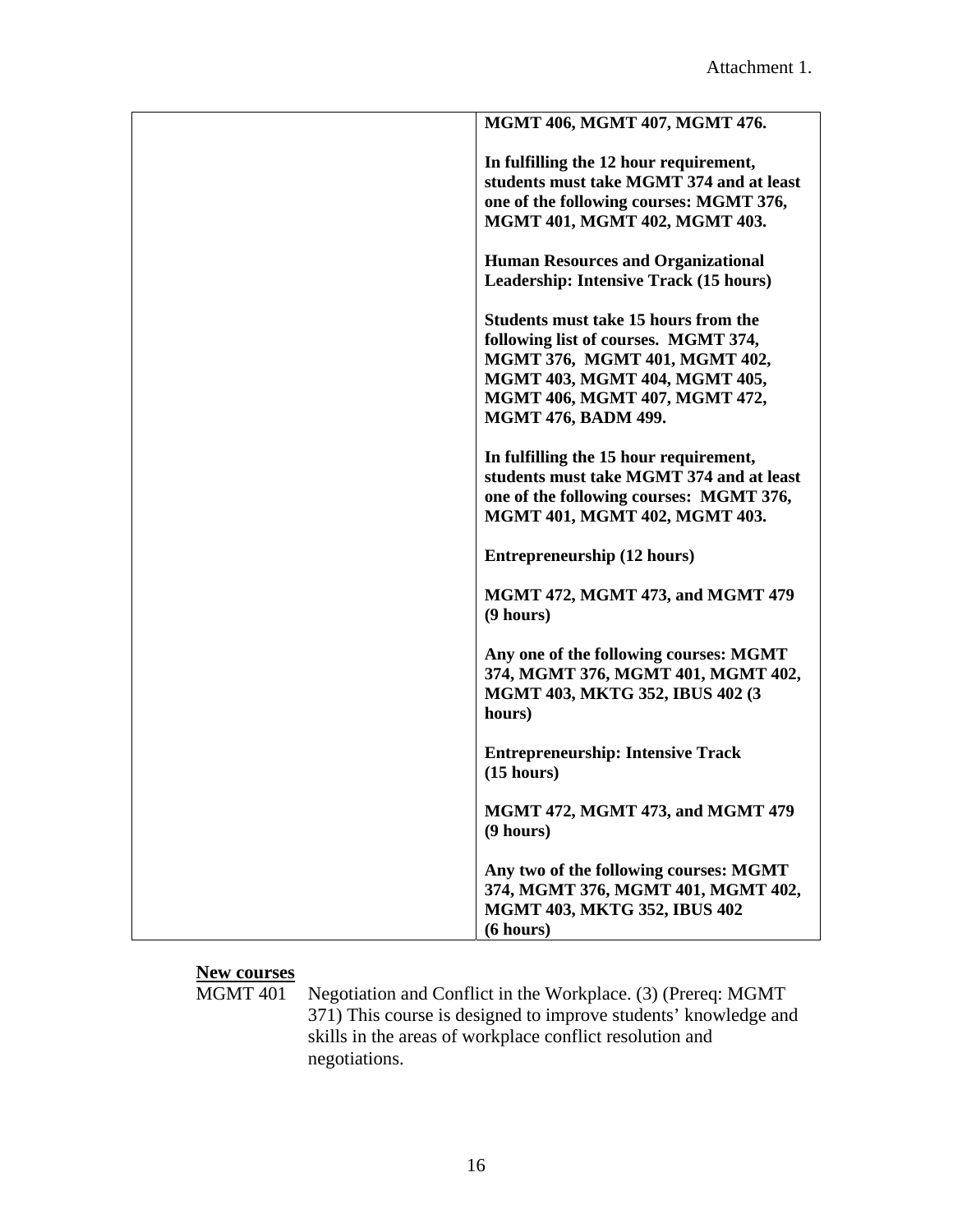- MGMT 402 Managing Teams in the Workplace. (3) (Prereq: MGMT 371) Team dynamics in organizational settings; basic concepts of interpersonal behavior, how to facilitate effective teamwork and create, motivate, and participate in effective teams based on concepts in team design and team process.
- MGMT 403 Leadership in Organizations. (3) (MGMT 371) Reviews research and practice in organizational leadership; provides students with self-assessment, developmental exercises, and case studies to prepare students for leadership roles.
- MGMT 404 Pay, Rewards, and Motivation. (3) (Prereq: MGMT 374) An examination of how organizations use pay and other types of rewards (both intrinsic and extrinsic) to affect employee motivation and behavior.
- MGMT 405 Staffing. (3) (Prereq: MGMT 374) An examination of how organizations can improve workforce quality by making effective use of recruiting and selection processes. Attention is also given to the training and development of new hires and to legal issues that surround the staffing process.
- MGMT 406 International Human Resource Management. [=IBUS 406] (3) (Prereq: MGMT 374) This course examines how human resources are managed within global context. It examines how human resources are managed within global firms as well as across different cultural settings.
- MGMT 407 Corporate Social Responsibility and Stakeholder Management. (3) (Prereq: MGMT 371) This course examines the role of corporate social responsibility in managing organizations. Attention is given to the role of stakeholder management and ethics in organizational decision-making.
- MGMT 472 Entrepreneurship and Small Business. (3) (Prereq: MGMT 371) This course is an introduction to the ownership and management of small firms, emphasizing their role in the U.S. economy, their particular demands on owners, and the effects of newness and smallness on their managers' decisions.

#### **Change in prerequisite and description**

- From: MGMT 473 Initiation and Management of New Business Enterprise. (3) (Prereq: MGMT 371) Analysis of proposed business opportunities; planning and establishing a business organization to exploit an opportunity; management of small business.
- To: MGMT 473 Initiation and Management of New Business Enterprise. (3)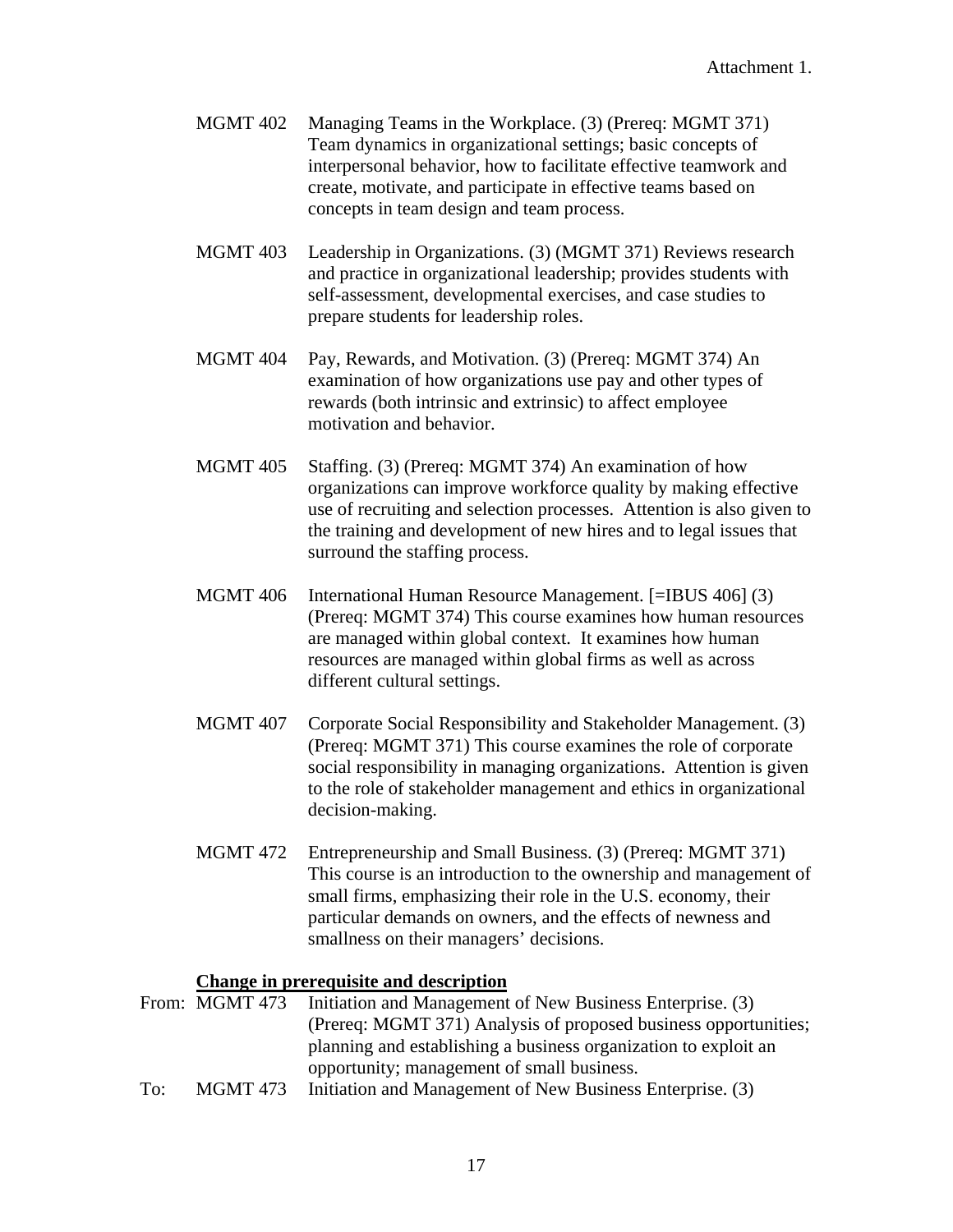(Prereq: MGMT 472) Analysis of proposed business opportunities; planning and establishing a business organization to exploit an opportunity.

### **Change in prerequisite**

From: MGMT 479 Advanced Issues in Entrepreneurship. (3) (Prereq: MGMT 473) To: MGMT 479 Advanced Issues in Entrepreneurship. (3) (Prereq: MGMT 472)

#### **Deletions**

| MGMT 300 | Careers in Business. (1)                    |
|----------|---------------------------------------------|
| MGMT 474 | Advanced Management of Human Resources. (3) |
| MGMT 477 | Organization Theory. (3)                    |
| MGMT 486 | Administrative Systems I. (3)               |
| MGMT 487 | Administrative Systems II. (3)              |
| MGMT 506 | Labor Economics and Labor Markets. (3)      |
| MGMT 579 | Government Policy Toward Business. (3)      |
|          |                                             |

#### **C. Management Science**

#### **Change in curriculum, Undergraduate Bulletin 2004-2005, page 48**

| <b>Current</b>                                                                                                                                                                                 | <b>Proposed</b>                                                                                                                                                                                                                                      |
|------------------------------------------------------------------------------------------------------------------------------------------------------------------------------------------------|------------------------------------------------------------------------------------------------------------------------------------------------------------------------------------------------------------------------------------------------------|
| <b>Business Information Systems (21 hours)</b><br>MGSC 298/CSCE 204, MGSC 390, 490, 494,<br>590, 596 (18 hours)<br>One of the following courses: MGSC<br>398/CSCE 304, MGSC 405, 594 (3 hours) | <b>Business Information Systems (21 hours)</b><br>MGSC 298/CSCE 204, MGSC 390, 490, 494,<br>590, 596 (18 hours)<br>One of the following courses: MGSC<br>398/CSCE 304, MGSC 405, 594 (3 hours)                                                       |
|                                                                                                                                                                                                | <b>Business Information Management (BIM) (12</b><br>hours)                                                                                                                                                                                           |
|                                                                                                                                                                                                | MGSC 390, 394 (6 hours)<br>Two from the following courses:<br>MGSC 405, 490, 494, 590, 594, 596 (6 hours)                                                                                                                                            |
| <b>Operations Management</b> (12 hours)<br>MGSC 394, 491, 495 (9 hours)<br>One of the following courses: MGSC 392, 520<br>$\{\equiv$ STAT 520}, 525 $\{\equiv$ STAT 525}, 591 (3<br>hours)     | <b>Global Supply Chain and Operations</b><br><b>Management (GSCOM)</b> (12 hours)<br>MGSC 394, 491, 495 (9hours)<br>One of the following courses (with permission<br>of the area coordinator): BADM 499, MGSC<br>525 {=STAT 525}, 591, 596 (3 hours) |
| <b>Quantitative Business Analysis (12 hours)</b><br>MGSC 292, 392 (6 hours)<br>Two from the following courses: MGSC 393,<br>520 {=STAT 520}, 525 {=STAT 525}, 591,<br>592 (6 hours)            |                                                                                                                                                                                                                                                      |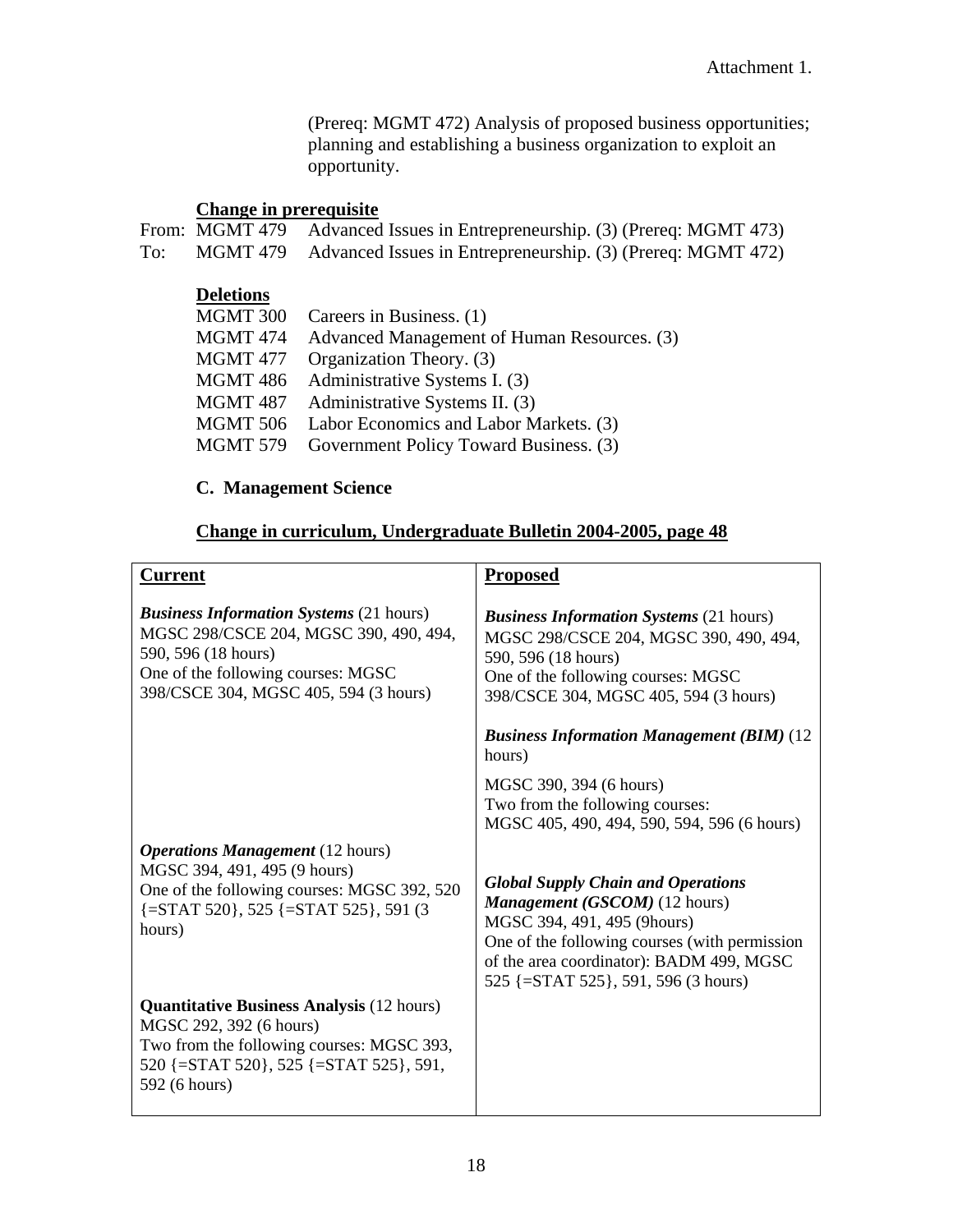#### **D. Marketing**

#### **New Course**

MKTG 453 Marketing Practicum. (3) (Prereq: MKTG 350, 351, 352, and by permission of instructor) Students from a working marketing agency and complete a real-world marketing campaign for a client. Working as a team, they apply marketing theory and concepts to a substantively important marketing problem.

#### **E. Economics**

#### **Change in crosslistings**

|  | From: ECON 379 Government Policy Towards Business. [=MGMT 579] (3)<br>To: ECON 379 Government Policy Towards Business. (3) |
|--|----------------------------------------------------------------------------------------------------------------------------|
|  | From: ECON 506 Labor Economics and Labor Markets. [=MGMT 506] (3)<br>To: ECON 506 Labor Economics and Labor Markets. (3)   |

#### **3. COLLEGE OF EDUCATION**

#### **Department of Instruction and Teacher Education**

#### **Change in prerequisite**

|     | From: EDEL 505  | Nature and Management of Elementary Classrooms. (3) (Prereq: |
|-----|-----------------|--------------------------------------------------------------|
|     |                 | EDUC 402, 402P, EDTE 201; coreq: EDEL 505P)                  |
| To: | <b>EDEL 505</b> | Nature and Management of Elementary Classrooms. (3) (Prereq: |
|     |                 | EDPY 401, 401P, EDTE 201; coreq: EDEL 505P)                  |

#### **Department of Instruction and Teacher Education**

#### **Change in credit hours**

|     | From: EDEC 342  | The Young Child: Development, Care and Education (3-8 Years).        |
|-----|-----------------|----------------------------------------------------------------------|
| To: | EDEC 342        | (4)<br>The Young Child: Development, Care and Education (3-8 Years). |
|     |                 | (3)                                                                  |
|     | From: EDEC 342P | The Young Child: Development, Care and Education (3-8 Years)         |
|     |                 | Practicum. (2)                                                       |
| To: | EDEC 342P       | The Young Child: Development, Care and Education (3-8 Years)         |
|     |                 | Practicum. (3)                                                       |
|     |                 |                                                                      |

**Change in prerequisite**<br>From: EDSE 547 Teaching Teaching Middle and High School (English). (3)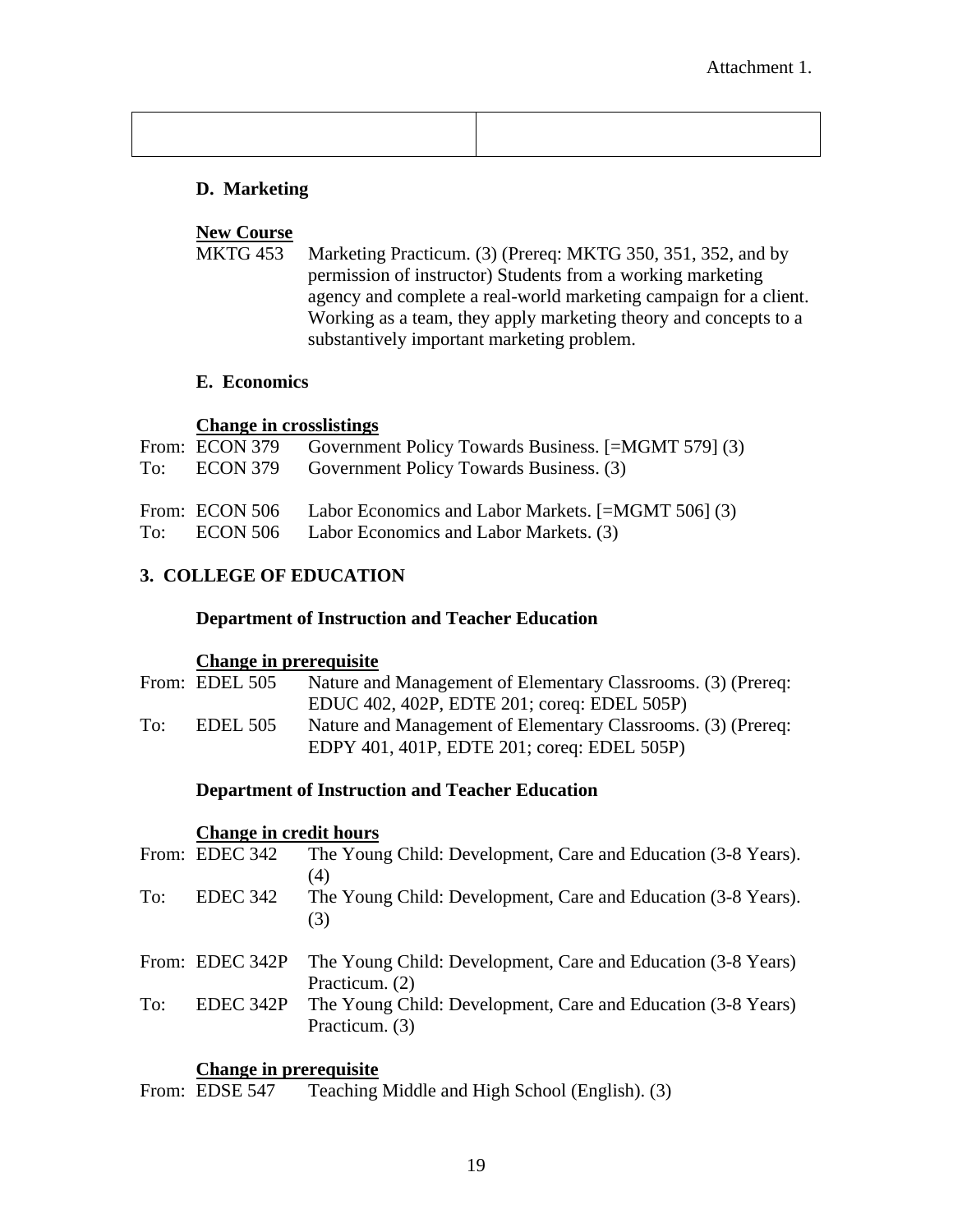| To: | <b>EDSE 547</b> | Teaching Middle and High School (English). (3) (Prereq: |
|-----|-----------------|---------------------------------------------------------|
|     |                 | Admission to MAT Degree Program or EDTE 402)            |

#### **4. COLLEGE OF ENGINEERING AND INFORMATION TECHNOLOGY**

#### **A. Department of Computer Science and Engineering**

#### **New courses**

CSCE 210 Computer Hardware Foundations. (3) (Prereq: CSCE 145, 204, 205, 206, or 207) number representation, data formats, CPU and memory organization, assembly language, I/O and peripherals, computer networks.

#### **Change in prerequisites**

|     | From: CSCE 212  | Introduction to Computer Architecture. (3) (Prereq: either CSCE<br>146 or both CSCE 145 and 211)                      |
|-----|-----------------|-----------------------------------------------------------------------------------------------------------------------|
| To: | <b>CSCE 212</b> | Introduction to Computer Architecture. (3) (Prereq: CSCE 211,<br>CSCE 145 or 206)                                     |
|     | From: CSCE 311  | Operating Systems. (3) (Prereq: CSCE 212 and 245 and MATH<br>374)                                                     |
| To: | <b>CSCE 311</b> | Operating Systems. (3) (Prereq: CSCE 245, CSCE 210 or 212,<br><b>MATH 374)</b>                                        |
|     | From: CSCE 522  | Information Security Principles. (3) (Prereq: CSCE 520 or MGSC<br>596)                                                |
| To: | <b>CSCE 522</b> | Information Security Principles. (3) (Prereq: CSCE 311 or MGSC<br>596)                                                |
|     | From: CSCE 557  | Introduction to Cryptography. [=MATH 587}(3) (Prereq: CSCE<br>145, MATH 241 and either CSCE 355 or MATH 574)          |
| To: | <b>CSCE 557</b> | Introduction to Cryptography. [=MATH 587] (3) (Prereq: CSCE<br>145, MATH 250 or 241, and either CSCE 355 or MATH 574) |

#### **Change in curriculum, Undergraduate Bulletin 2004-2005, pages 79-80**

| <b>Current</b>                                   | <b>Proposed</b>                                  |
|--------------------------------------------------|--------------------------------------------------|
| <b>Bachelor of Science--Major in Computer</b>    | <b>Bachelor of Science--Major in Computer</b>    |
| <b>Information Systems</b>                       | <b>Information Systems</b>                       |
| (120 hours)                                      | $(120 \; hours)$                                 |
| ENGL 101, 102, and either 462 or 463 (9 hours)   | ENGL 101, 102, and either 462 or 463 (9 hours)   |
| SPCH 140 (3 hours)                               | SPCH 140 (3 hours)                               |
| Liberal Arts (18 hours)                          | Liberal Arts (18 hours)                          |
| MATH 141, 142, 374 (11 hours)                    | MATH 141, 142, 374 (11 hours)                    |
| STAT 509 (3 hours)                               | STAT 509 (3 hours)                               |
| Laboratory sciences (8 hours including two labs) | Laboratory sciences (8 hours including two labs) |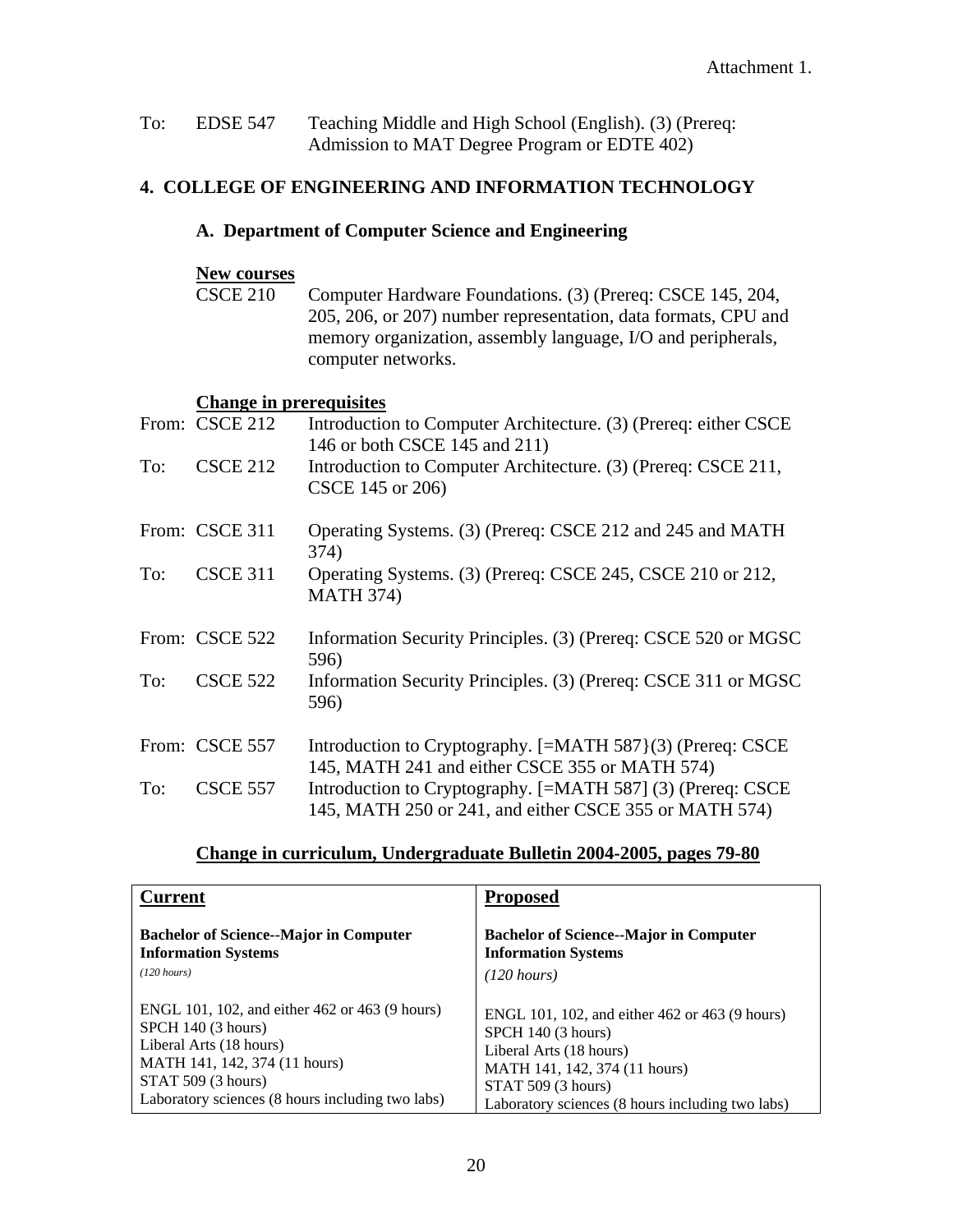| MGSC 390, 490, 590, and two of 494, 591, 594 (15)     | MGSC 390, 490, 590, and two of 494, 591, 594 (15      |
|-------------------------------------------------------|-------------------------------------------------------|
| hours)                                                | hours)                                                |
| ACCT 222 (3 hours)                                    | ACCT 222 (3 hours)                                    |
| ECON 224 (3 hours)                                    | ECON 224 (3 hours)                                    |
| CSCE 145, 146, 205, 212, 240, 245, 311, 330, 350,     | CSCE 145, 146, 205, 210, 240, 245, 311, 350, 390,     |
| 390, 416, 492, 520 (39 hours)                         | 416, 492, 520, 522 (39 hours)                         |
| Major elective (CSCE course numbered above 500)       | Major elective (CSCE course numbered above 500)       |
| (3 hours)                                             | (3 hours)                                             |
| Free electives (5 hours)                              | Free electives (5 hours)                              |
|                                                       |                                                       |
| Notes:                                                | Notes:                                                |
|                                                       |                                                       |
|                                                       |                                                       |
|                                                       |                                                       |
| 1. The liberal arts courses must include at least one | 1. The liberal arts courses must include at least one |
| history course, one fine arts course, and one social  | history course, one fine arts course, and one social  |
| science course.                                       | science course.                                       |
|                                                       |                                                       |
|                                                       |                                                       |
| 2. Demonstration of proficiency in one foreign        | 2. Demonstration of proficiency in one foreign        |
| language equivalent to the minimum passing grade      | language equivalent to the minimum passing grade      |
| on the exit examination in the 122 course is          | on the exit examination in the 122 course is          |
| required. Up to 6 hours of foreign language courses   | required. Up to 6 hours of foreign language courses   |
| may be counted toward the liberal arts requirement.   | may be counted toward the liberal arts requirement.   |
|                                                       |                                                       |
|                                                       |                                                       |

# **B. Department of Mechanical Engineering**

# **Change in prerequisites**

|     | From: EMCH 260  | Introduction to the Mechanics of Solids. (3) (Prereq: MATH 241,<br><b>EMCH 200)</b>                                                                                                                                                                                                                                                                           |
|-----|-----------------|---------------------------------------------------------------------------------------------------------------------------------------------------------------------------------------------------------------------------------------------------------------------------------------------------------------------------------------------------------------|
| To: | <b>EMCH 260</b> | Introduction to the Mechanics of Solids. (3) (Prereq: EMCH 200<br>with a grade $C$ or better and MATH 241)                                                                                                                                                                                                                                                    |
|     |                 | <b>Change in title and description</b>                                                                                                                                                                                                                                                                                                                        |
|     | From: EMCH 575  | Adaptive Material Systems and Structures. (3) (Prereq: EMCH<br>260, 310) A multidisciplinary introductory course addressing the<br>emerging engineering field of adaptive material systems and<br>structures.                                                                                                                                                 |
| To: | <b>EMCH 575</b> | Adaptive Materials and Smart Structures. (3) (Prereq: EMCH 260,<br>310) A multidisciplinary introductory course addressing the<br>engineering field of adaptive materials and smart structures.                                                                                                                                                               |
|     | New course      |                                                                                                                                                                                                                                                                                                                                                               |
|     | <b>EMCH 580</b> | Mechanics of Solid Biomaterials. (3) (Prereq: MATH 242)<br>Introduction to the mechanical behavior of solid biomaterials.<br>Structure and mechanical properties of tissue including skin,<br>myocardium, and tendon. Mathematical treatment of anisotropic<br>elasticity, nonlinear elasticity, linear and quasi-linear<br>viscoelasticity, muscle activity. |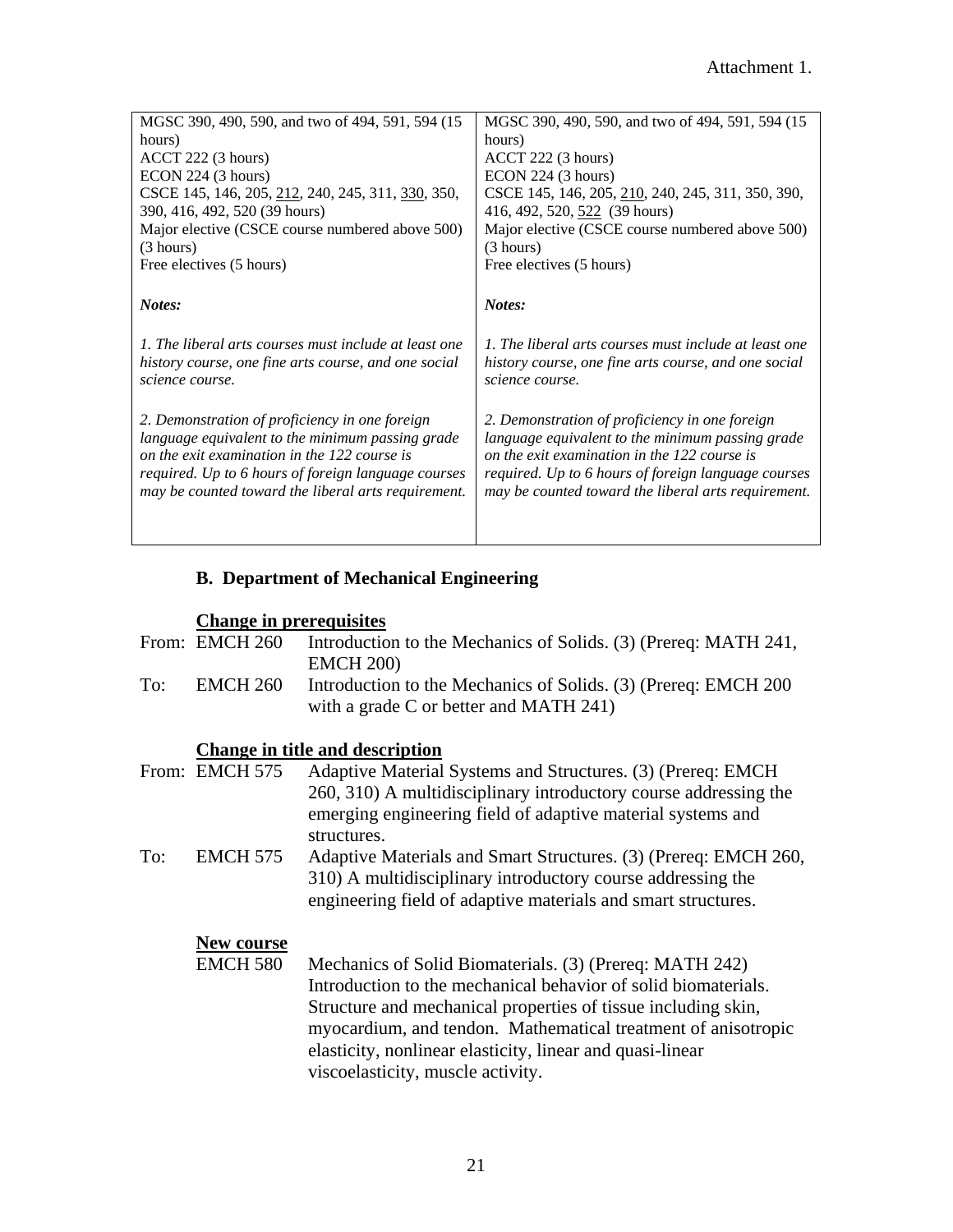#### **5. COLLEGE OF HOSPITALITY, RETAIL AND SPORT MANAGEMENT**

#### **School of Hotel, Restaurant and Tourism Management**

#### **New course**

HRSM 301 HRSM Professional Development Seminar. (3) (Prereq: Student must have upper division status and this course must be taken prior to their HRSM internship.) Strategies, tactics, and requisite skills for career success in the hospitality, retail, sport, entertainment and technology industries.

#### **6. COLLEGE OF MASS COMMUNICATIONS AND INFORMATION STUDIES**

#### **A. School of Journalism and Mass Communications**

#### **Change in title and desription**

|     | From: JOUR 337  | Photojournalism I. (3) News photography: skill in camera use,     |
|-----|-----------------|-------------------------------------------------------------------|
|     |                 | photography techniques, and picture editing.                      |
| To: | <b>JOUR 337</b> | Photovisual Communications. (3) Skill in still and video camera   |
|     |                 | use, composition and editing. Introduces historical, cultural,    |
|     |                 | aesthetic, ethical and legal perspectives related to photography. |

#### **Change in titles, prerequisites and descriptions**

|     | From: JOUR 537  | Contemporary Photojournalism. (3) (Prereq: consent of instructor,<br>background in basic photography and processing) Intenstive study<br>in photography for newspapers and magazines. Includes fieldwork<br>as well as campus and lab sessions.                                                                                                            |
|-----|-----------------|------------------------------------------------------------------------------------------------------------------------------------------------------------------------------------------------------------------------------------------------------------------------------------------------------------------------------------------------------------|
| To: | <b>JOUR 537</b> | Advanced Photovisual Communications. (3) (Prereq: JOUR 337)<br>Developing professional, portfolio-quality still and moving images<br>for using in the mass media including news documentaries.<br>Students refine their knowledge and skill sin photographic<br>composition and lighting and learn the use of advanced digital still<br>and video cameras. |
|     | From: JOUR 564  | Graphic Design. (3) Basic elements of design and their application<br>to problem solving situations in the mass media. Emphasis on<br>visual communication.                                                                                                                                                                                                |
| To: | <b>JOUR 654</b> | Advanced Visual Communications. (3) (Prereq: JOUR 364 and<br>464) Advanced techniques of graphic and multimedia design and<br>their application to problem solving situations in the mass media.<br>Emphasis on portfolio development.                                                                                                                     |

#### **Change in course number, title, prerequisite and description**

From: JOUR 438 Mass Media PC Graphics Applications. (3) The personal computer